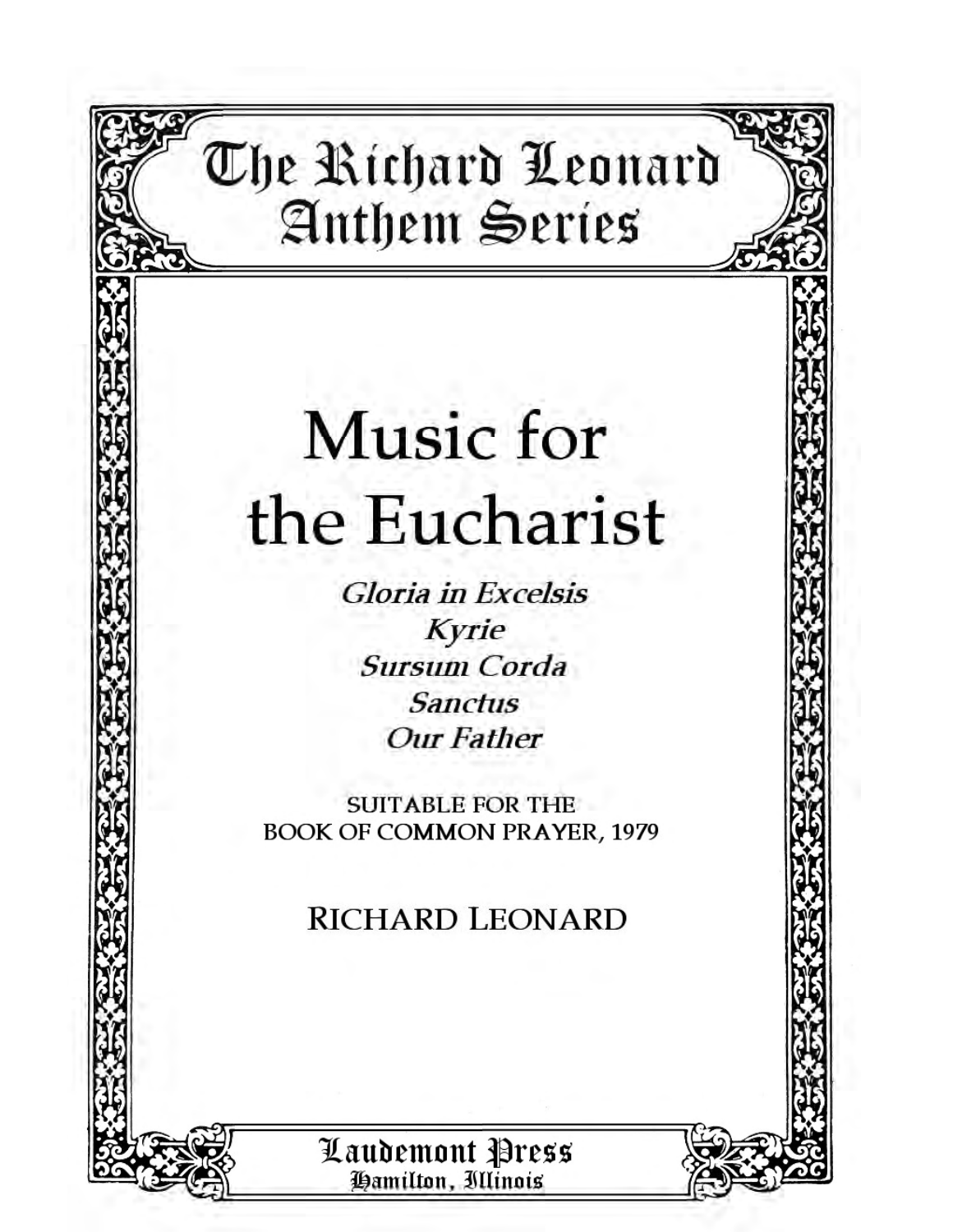## **Gloria** in Excelsis



(c) 2014 Laudemont Press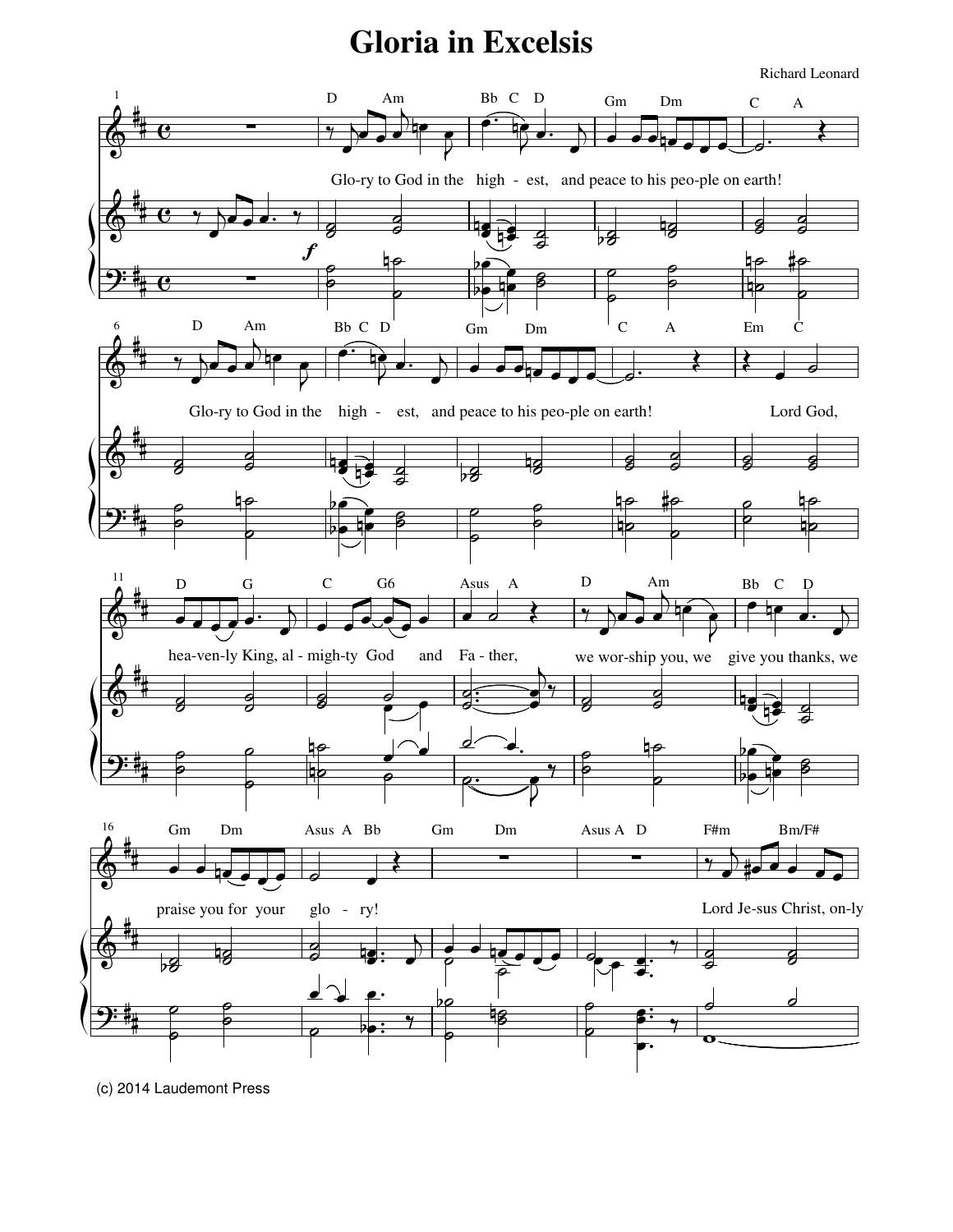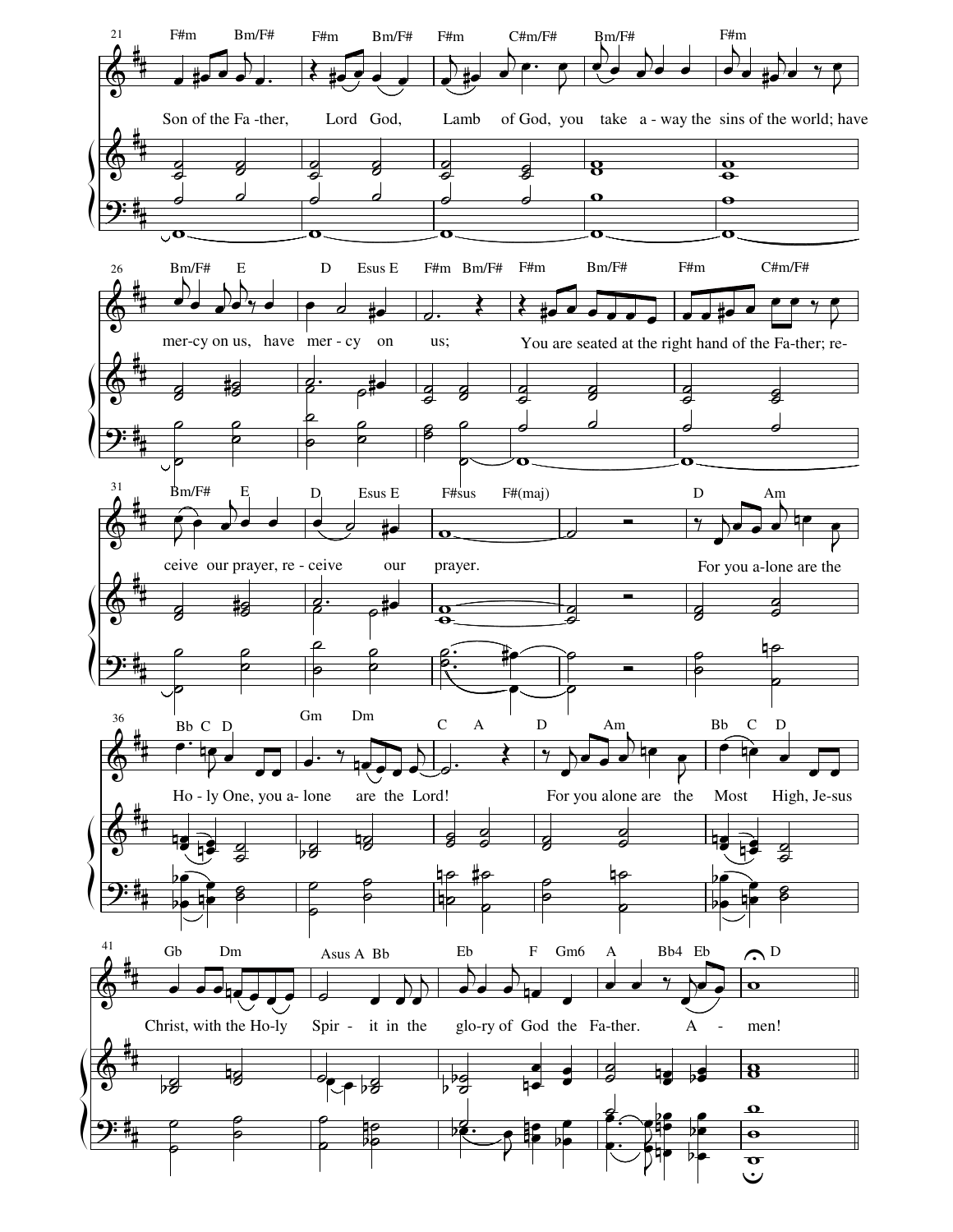**Kyrie**

Richard Leonard



(c) 2014 Laudemont Press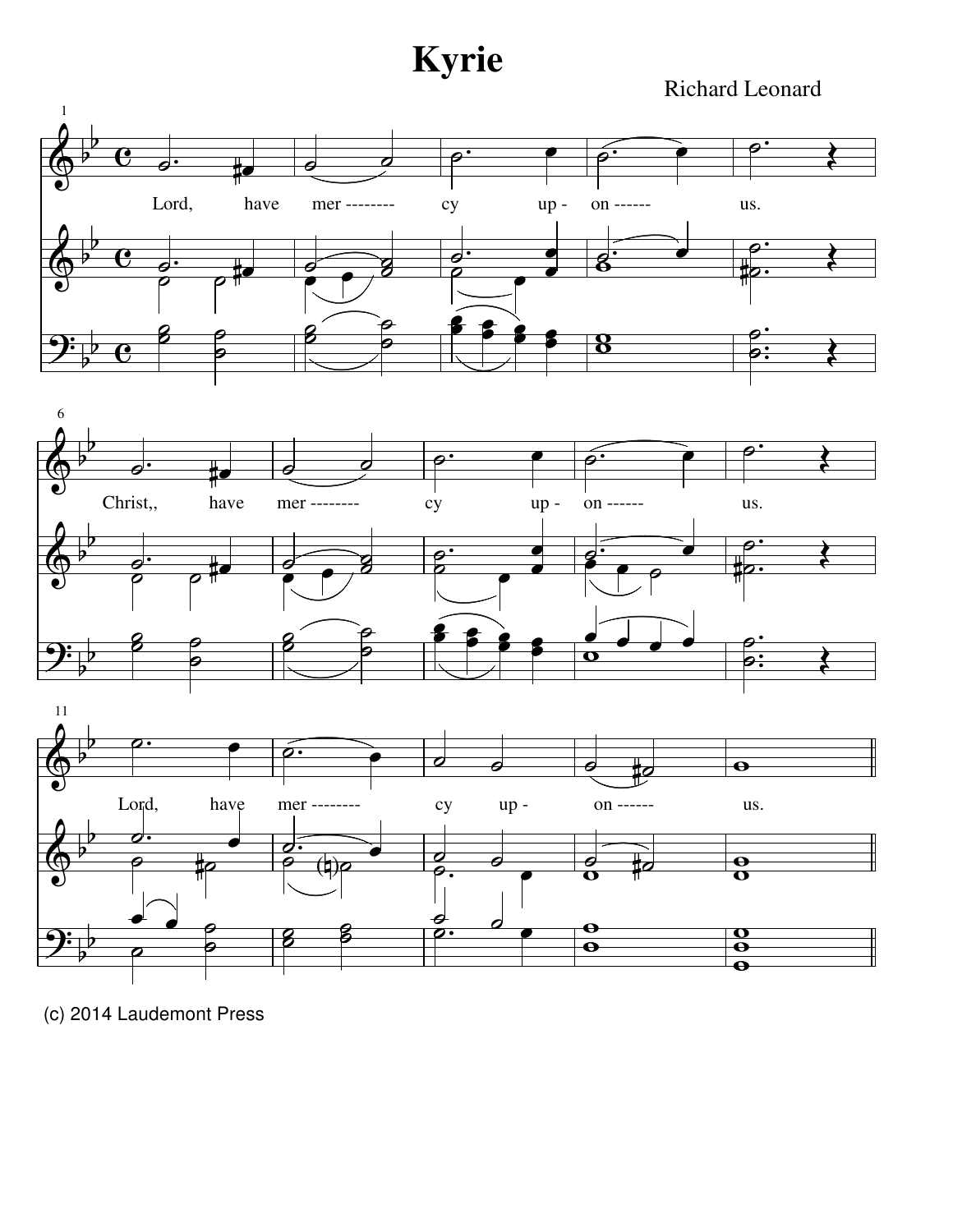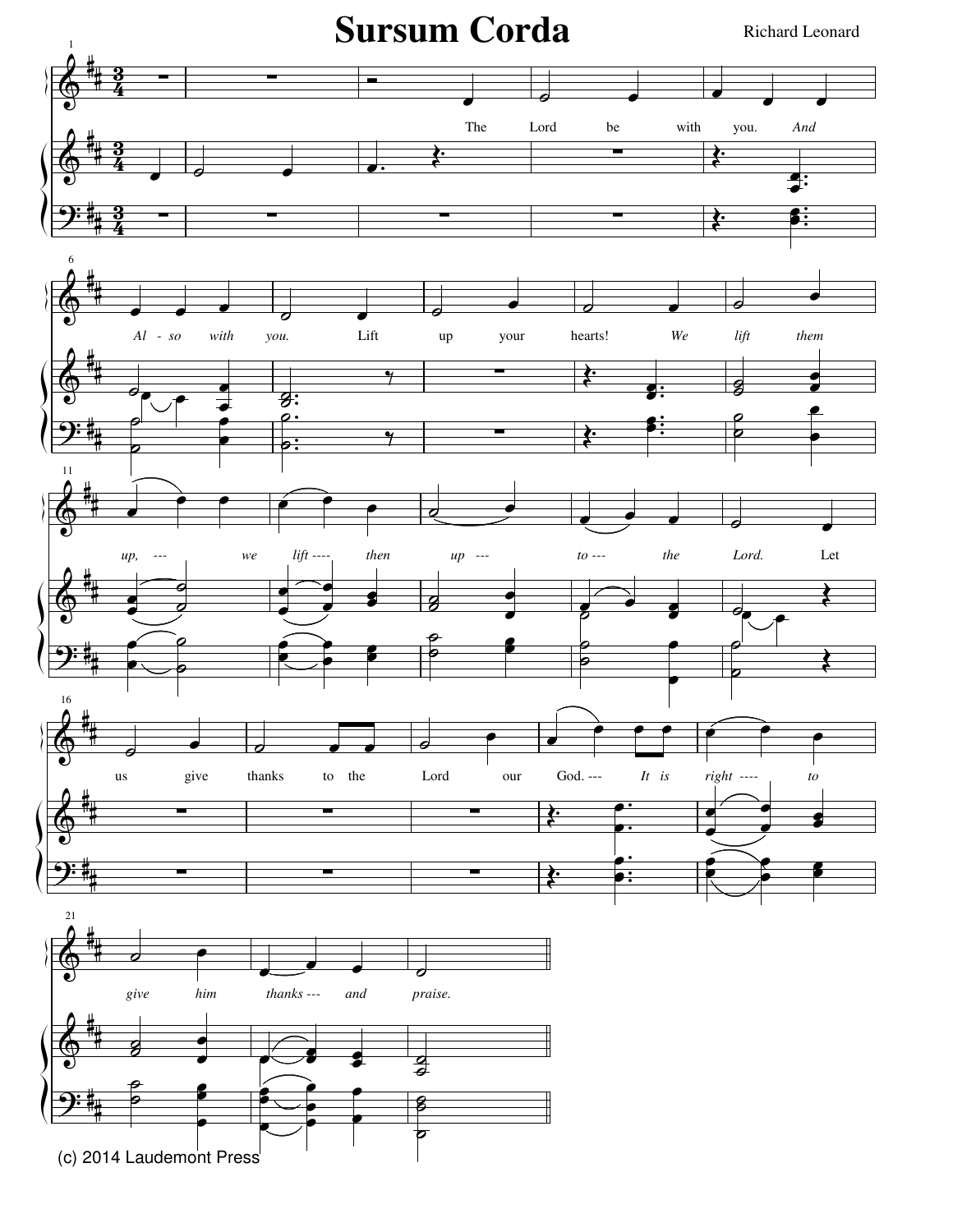## **Sanctus**

Richard Leonard

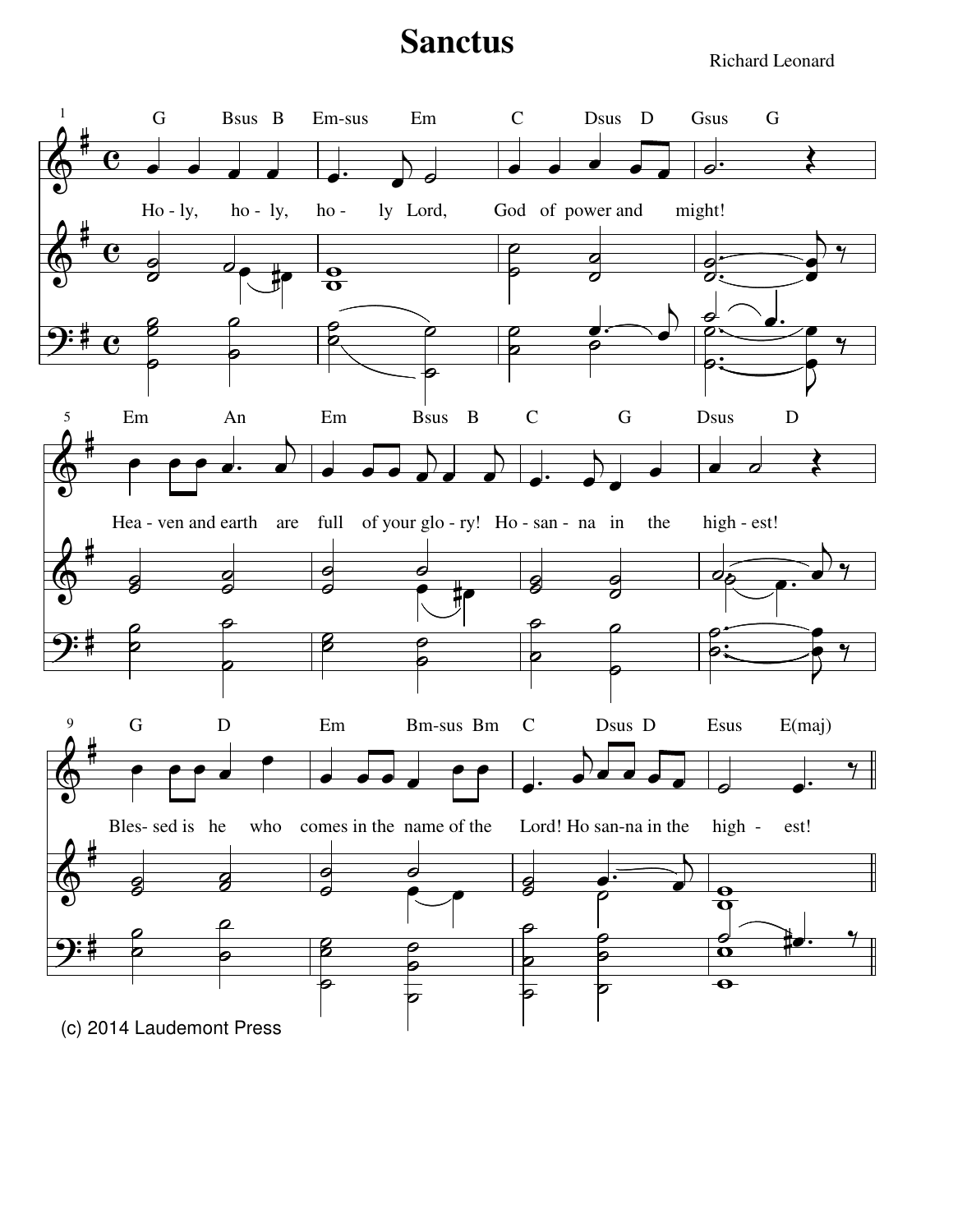## **Our Father**